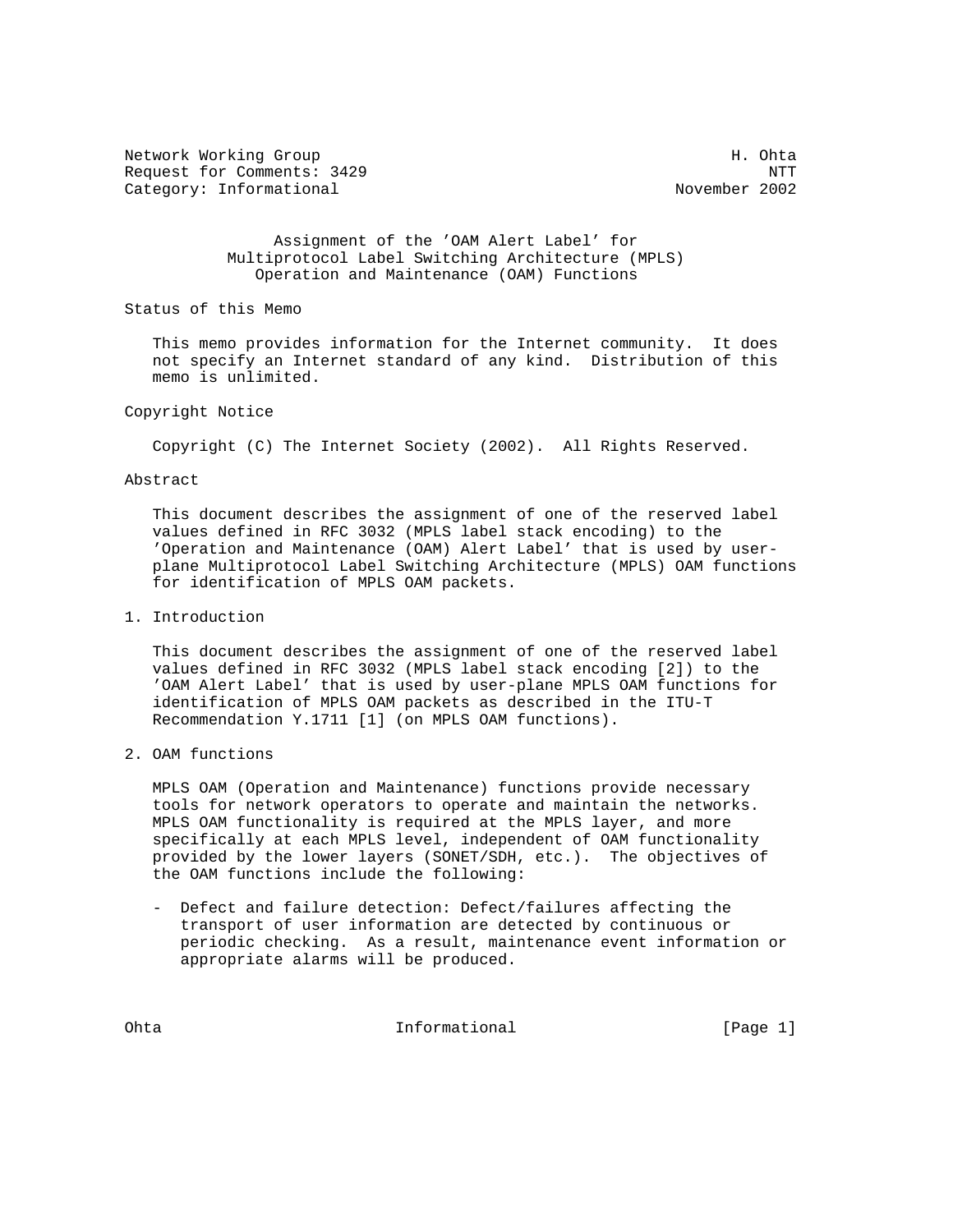- Reporting the defect/failure information: Defect information is given to other management entities (e.g., Operation Support System) in order to provide the appropriate indications to the maintenance staff for maintaining the Quality of Service (QoS) level offered to customers.
- Defect/failure localization: Determination by internal or external test systems of a failed entity is performed if defect information is insufficient.
- Performance monitoring: Performance (packet losses, transfer delay, bit errors, etc.) of the user information transport is measured in order to estimate the transport integrity.
- 3. OAM Packet Identification

 The user-plane MPLS OAM mechanisms as described in the ITU-T Recommendation Y.1711 [1] uses a special label called 'OAM Alert Label' to differentiate OAM packets from the normal user packets. One of the reserved label values defined in RFC 3032 (MPLS label stack encoding [2]) is assigned to 'OAM Alert Label'. A value of 14 is used for this purpose.

4. MPLS OAM work in ITU-T SG13

 ITU-T Study Group 13, Question 3/13 is progressing work on user-plane MPLS OAM and has produced the following documents:

- (1) Recommendation Y.1710 (Requirements for OAM functionality for MPLS networks) [3]
- (2) Corrigendum 1 to Recommendation Y.1710 [4]
- (3) Recommendation Y.1711 (OAM mechanisms for MPLS networks) [1]
- (4) Draft Recommendation Y.1720 (Protection switching for MPLS networks) [6] relies on OAM mechanisms in Y.1711, under last call as of Nov. 2002.
- 5. Considerations on penultimate hop popping (PHP)

 In response to concerns raised during IETF meetings and in related discussions, this section provides an explanation on how MPLS OAM functions defined in ITU-T Recommendation Y.1711 [1] are applied to MPLS networks where PHP is in effect.

Ohta **Informational** Informational [Page 2]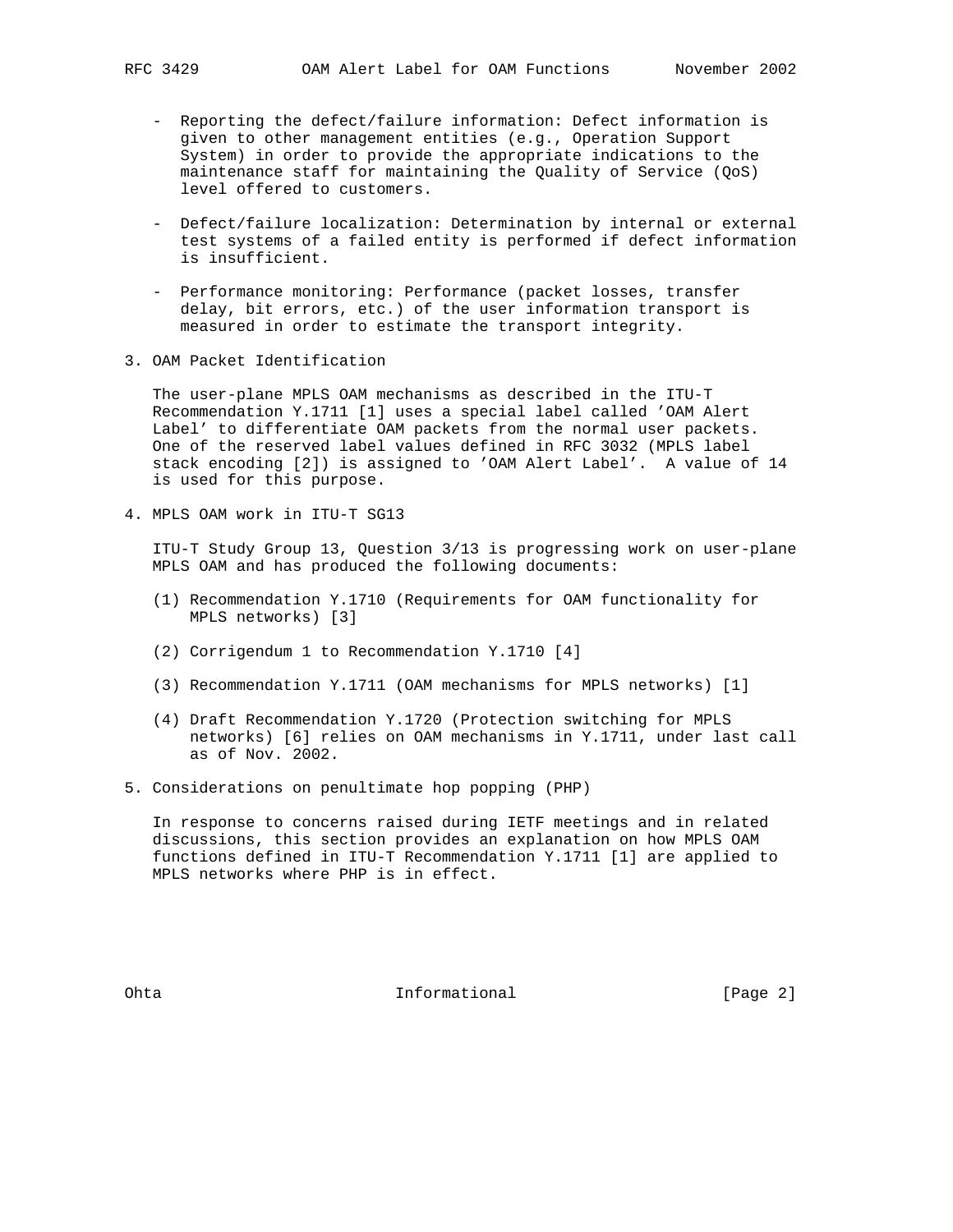5.1 Scope of ITU-T Recommendation Y.1711

 The scope of ITU-T Recommendation Y.1711 includes application to both non-PHP and PHP cases as quoted below [1].

"1 Scope

 This Recommendation provides mechanisms for user-plane OAM (Operation and Maintenance) functionality in MPLS networks according to the requirements and principles given in Recommendation Y.1710. OAM functions specified in this Recommendation can be applied to both non-PHP and PHP cases unless otherwise stated. The current version of this recommendation is designed primarily to support point-to-point and multipoint-to-point explicit routed LSPs (ER-LSPs)."

5.2 Applicability of MPLS OAM to PHP

There are two cases where PHP is used:

 Case 1: The ultimate node is an MPLS LSR, and implements both MPLS control-plane and data-plane, but is not able to perform 2 lookups at line rate. So it asks the penultimate node to pop the top label (rather than swapping it), using the MPLS reserved label 3 (implicit null label) as per defined in RFC 3032 [2].

 Case 2: The ultimate node has no MPLS label look up and processing capability and does not recognize labeled packets. This node asks for PHP, using the MPLS reserved label 3 (implicit null label) as defined in RFC 3032 [2].

 Currently, MPLS OAM functions defined in ITU-T Recommendation Y.1711 [1] can only be applied to Case 1. The next subsection describes the node behavior in Case 1. Application for Case 2 needs further study. Also, application to carrier supporting carrier scenarios is for future study.

5.3 Node behavior when OAM functions are activated

 Where the ultimate LSR is an MPLS LSR and PHP is in effect, the penultimate LSR pops the top label and forwards the OAM packet (with the OAM label and the OAM payload intact) to the ultimate LSR [5].

 - If the ultimate LSR supports MPLS OAM, it understands that a received packet with an OAM label on top is an OAM packet, since the original top label has been removed by the penultimate LSR. It also knows the ingress LSR that originated the MPLS OAM packet from the TTSI (Trail Termination Source Identifier) value of the

Ohta Informational [Page 3]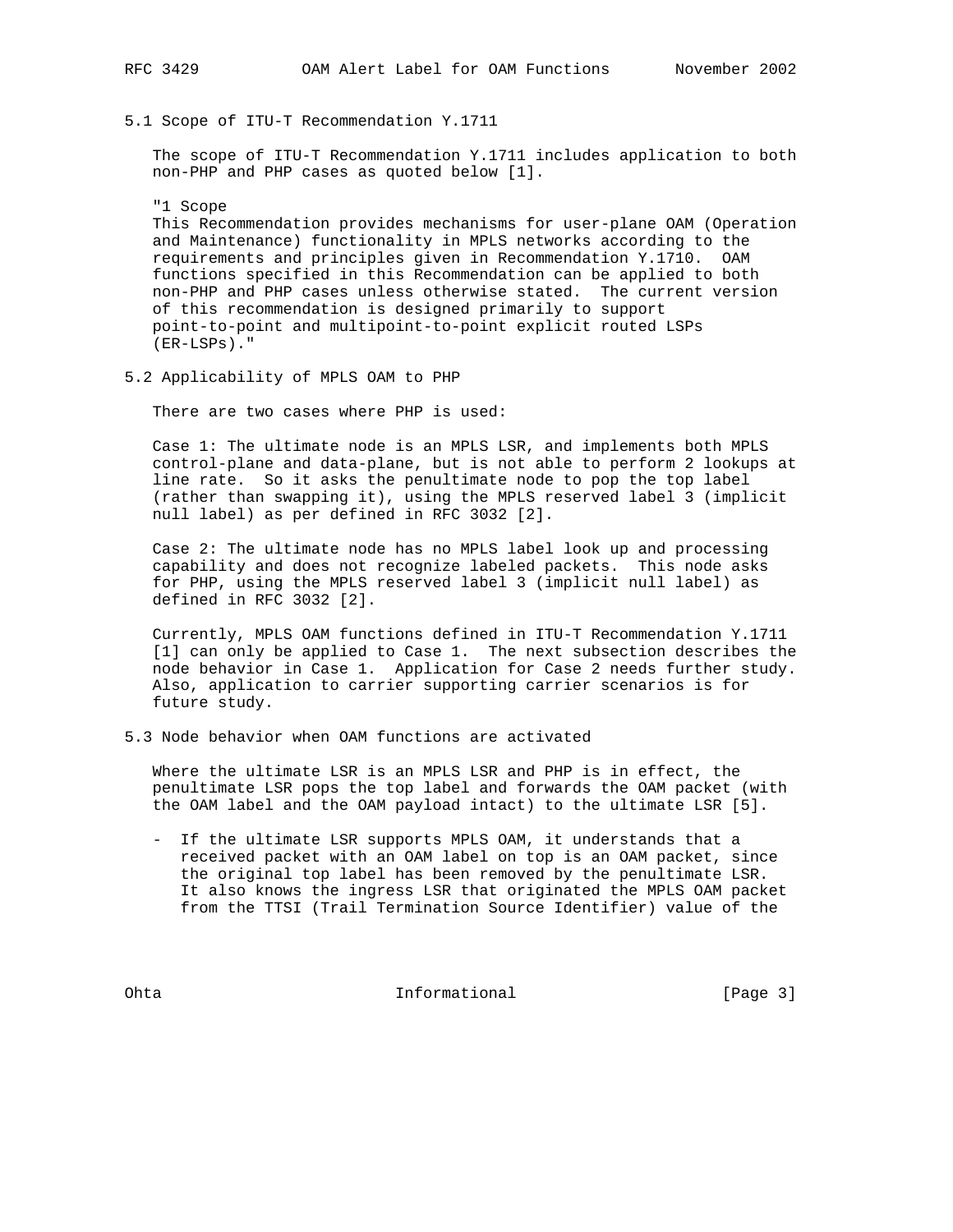received MPLS OAM packet. TTSI is a unique identifier for ingress LSR that is contained in MPLS OAM packets (see ITU-T Recommendation Y.1711 [1]).

- If the ultimate LSR does not support MPLS OAM, the OAM packet is discarded as per section 3.18 of RFC 3031 [5].
- 6. IANA Considerations

 The IANA has reserved the use of the MPLS label value of 14 as the 'OAM Alert Label'. See section 3 for additional information.

7. Security Considerations

 This document does not raise any security issues that are not already present in either the MPLS architecture or in the architecture of the network layer protocol contained within the encapsulation.

 OAM functions could enhance the security of MPLS networks. For example, Connectivity Verification (CV) function defined in ITU-T Recommendation Y.1711 [1] can detect mis-connections, and therefore can prevent customers' traffic being exposed to other customers.

8. Acknowledgements

 The author wishes to thank Shahram Davari with PMC-Sierra, Neil Harrison with British Telecom, Monique Morrow, Thomas D. Nadeau, Hari Rakotoranto and Chip Sharp with Cisco Systems, Khalid Ahmad and David Allan with Nortel Networks, and Mina Azad with Azad-Mohtaj Consulting for their valuable contributions and discussions.

- 9. Normative References
	- [1] ITU-T Recommendation Y.1711, "OAM mechanism for MPLS networks", November 2002.
	- [2] Rosen, E., Tappan, D., Fedorkow, G., Rekhter, Y., Farinaccia, D., Li, T. and A. Conta, "MPLS label stack encoding", RFC 3032, January 2001.
	- [3] ITU-T recommendation Y.1710, "Requirements for OAM functionality for MPLS networks" July 2001.
	- [4] ITU-T Corrigendum 1 to Recommendation Y.1710, November 2002.
	- [5] Rosen, E., Viswanathan, A. and R. Callon, "Multiprotocol Label Switching Architecture", RFC 3031, January 2001.

Ohta **Informational** Informational [Page 4]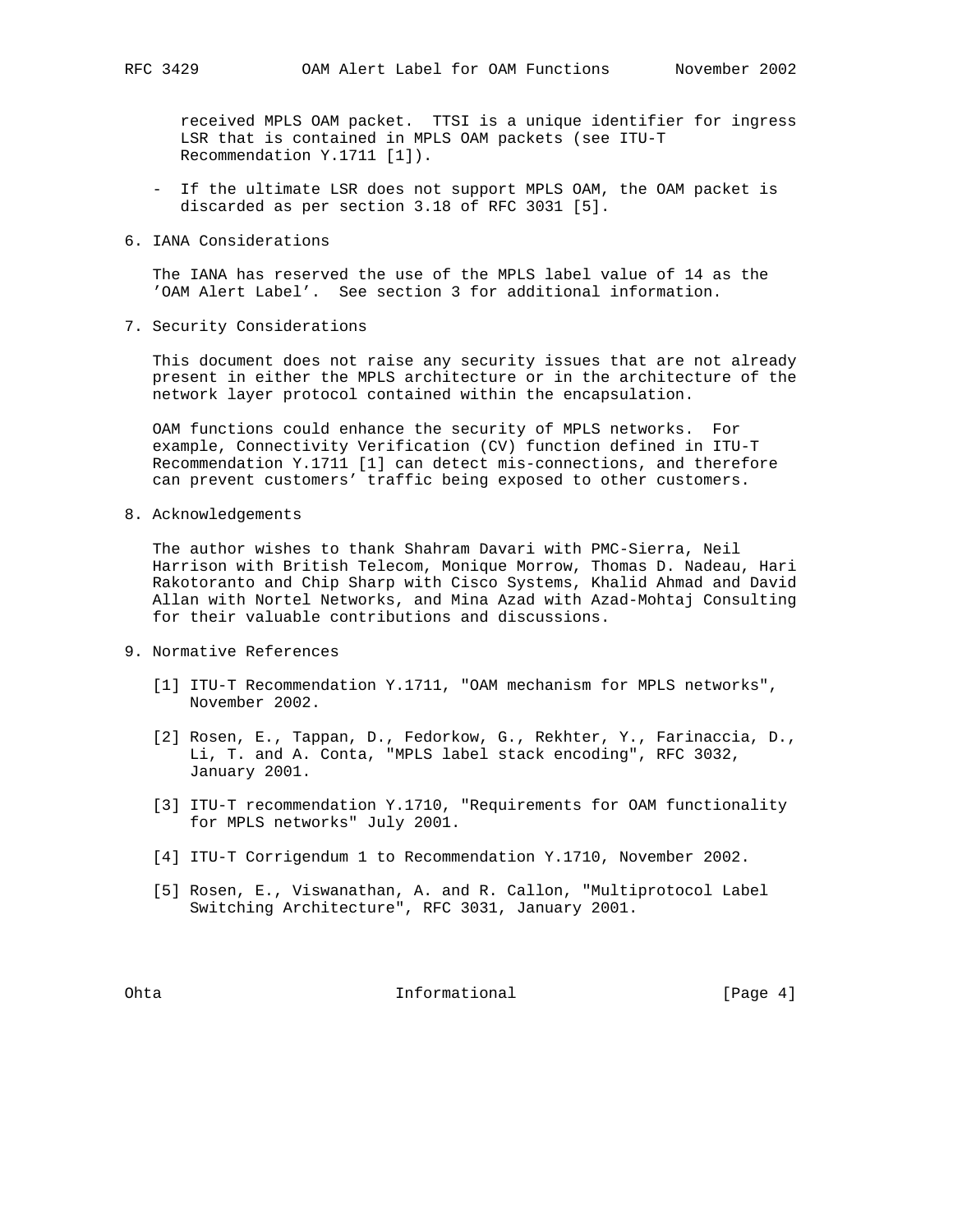10. Informative Reference

 [6] ITU-T Draft Recommendation Y.1720, "Protection switching for MPLS networks", under last call as of November 2002.

11. Author's Address

 Hiroshi OHTA NTT 3-9-11 Midori-Cho, Musashino-Shi Tokyo 180-8585 Japan

 Phone: +81 422 59 3617 Fax: +81 422 59 3787 EMail: ohta.hiroshi@lab.ntt.co.jp

Ohta **Informational** Informational [Page 5]